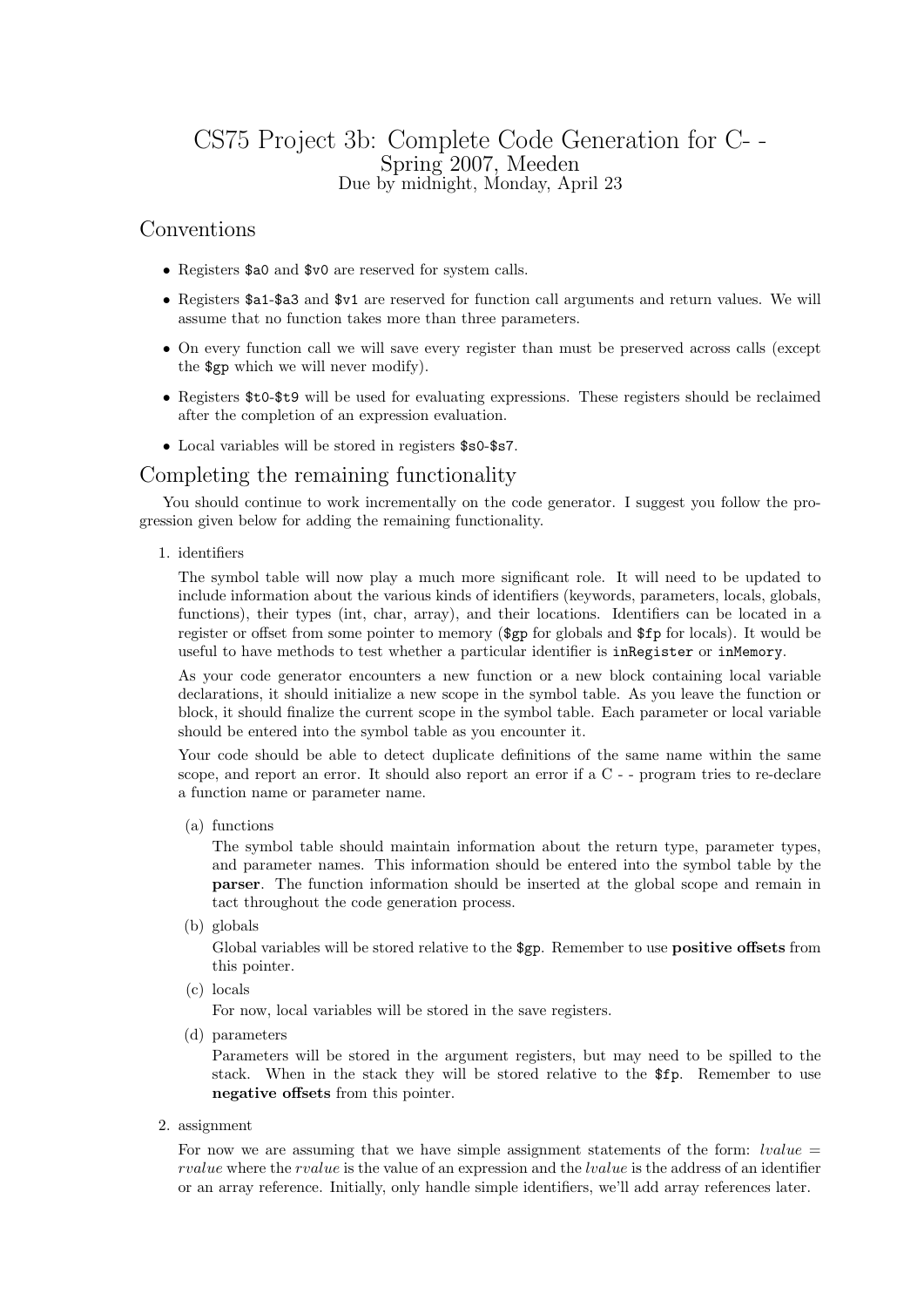```
evaluate the right-hand side to get an rvalue
lookup the id from the left-hand side in the symbol table
if no entry exists
   report an error
if entry is in register
   move rvalue into this register
if entry is in memory
   store the rvalue into this location
```
### 3. read

The read statement only accepts simple identifiers, and not array references. Reading in an integer is done with a system call. It will put the value into register \$v0. Then you must transfer this value into the proper storage location using a very similar method to assignment.

4. break

The break statement is only appropriate when used within a loop. To implement this feature you will need to add a label argument to your methods that handle statements and blocks. In most cases, this label will not be used, so should have a default value of None. In your code that processes loops, you will need to pass the loop ending label into the code that handles the loop statement.

5. function definitions

Each function definition will have a boiler plate opening, which saves the 10 registers that must be preserved across calls, and then sets the frame pointer to the beginning of the activation record. Each function will also have a boiler plate closing, which restores the stack pointer to the head of the saved registers, restores the registers, and then returns. The frame pointer should stay fixed throughout the execution of a function, while the stack pointer may change as additional space is needed on the stack.

If the body of a function definition contains a function call, then we will immediately spill the function's arguments to the stack, prior to evaluating the function body. You can use the helper function below to determine if a nested list ls contains a particular item x. In our case the nested list will be the AST of the function body and the particular item we will be searching for is 'funcall'.

If the body of a function definition does not contain a function call, then the function's arguments can remain in the argument registers. In either case the symbol table should be updated appropriately to reflect the locations of the parameters in memory.

```
def deepMember(x, ls):
   if len(ls) == 0:
       return False
   if type(ls[0]) == type(ls):return deepMember(x, ls[0]) or deepMember(x, ls[1:])
   if ls[0] == x:
        return True
   return deepMember(x, ls[1:])
```
### 6. function calls

Here are the steps needed to handle function calls with pass by value arguments. This will need to be modified once you add the ability to pass arrays.

```
lookup the name of the callee in the symbol table
if the name is not declared or is not a function
   report an error
if number and type of arguments do not match parameters
   report an error
```